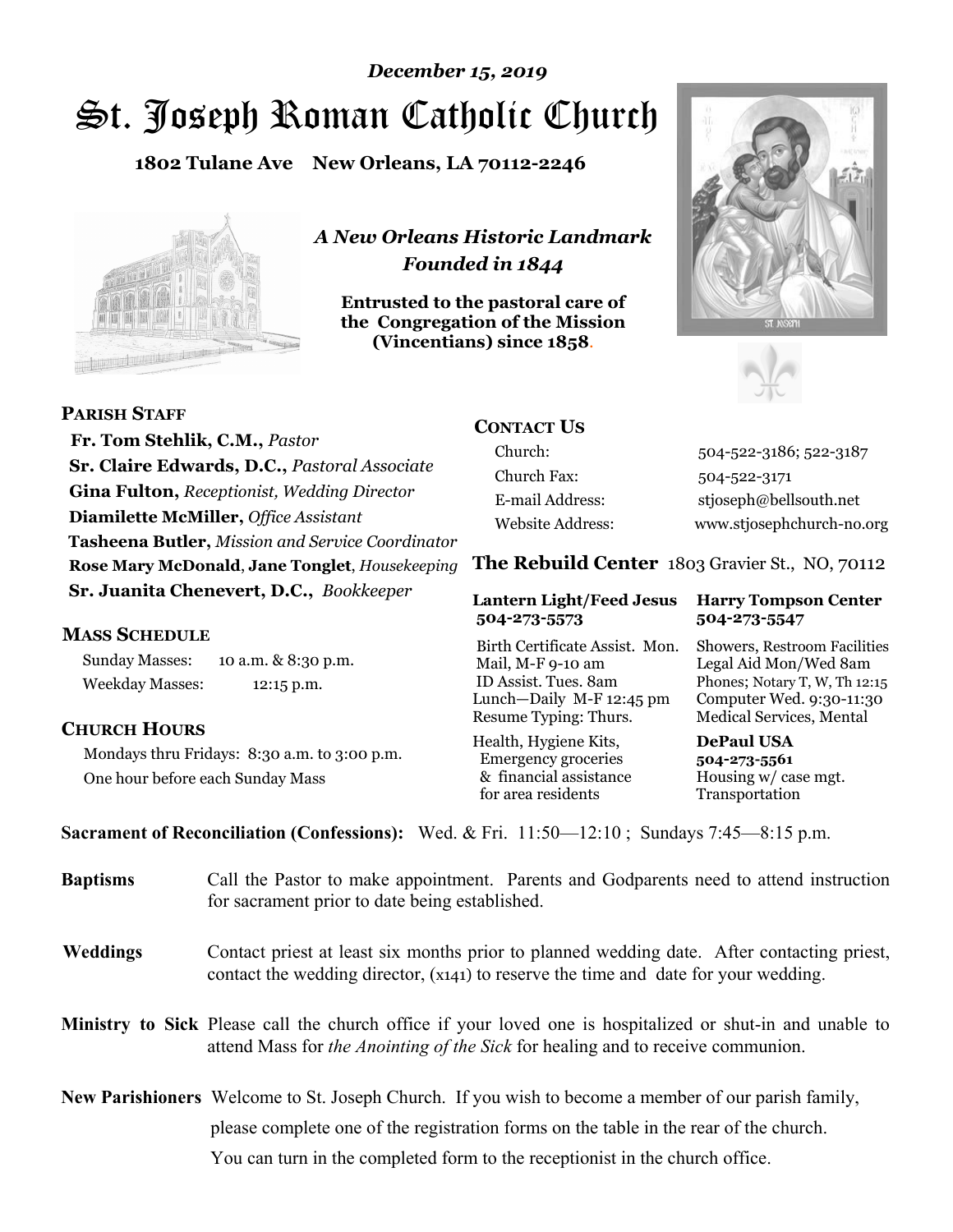# **Third Sunday of Advent December 15, 2019**



 **10:00 am** *Pippy Sanders; Clarence Schlamp+; Bert Wallace+; John Lawyer +; Madeline von Almen +*  **8:30 pm St. Joseph Parishioners, Living & Deceased**

| Monday, December 16, 2019-                                             | <b>READINGS FOR THE WEEK</b><br><i>Dec 15</i> , One in Faith $\#960$<br>Sunday, |
|------------------------------------------------------------------------|---------------------------------------------------------------------------------|
| 12:10 p.m. Souls in Purgatory                                          |                                                                                 |
| Tuesday, December 17, 2019-                                            | Mon.: Nm 24:2-7, 15-17; Ps 25; Mt 21:23-27                                      |
| 12:15 p.m. Virginia Stehlik                                            | Tuesday: Gn 49:2, 8-10; Ps 72; Mt 1:1-17                                        |
| Wednesday, December 18, 2019-                                          | Wed.: Jer 23:5-8; Ps. 72; Mt 1:18-25                                            |
| $12:15$ p.m. Fr. Tom Nelson +                                          | Thurs: Jds 13:2-7, 24,25; Ps. 71: Lk 1:5-25                                     |
| Thursday, December 19, 2019-                                           | Friday: Is 7:10-14; Ps 24; Lk 1:26-38                                           |
| 12:15 p.m. Infirmed Parish Members                                     | Sat.: Zep 3:14-18; Ps. 33; Lk 1:39-45                                           |
| Friday, December 20, 2019-<br>12:15 p.m. Gaynell Robin; Shirley Markey | Sunday: Is 7:10-14; Psalm 24:1-6;<br>Rom 1:1-7; Mt 1:18-24                      |

#### **YOUR PRAYERS ARE ASKED FOR THE FOLLOWING PARISHIONERS , WHO ARE IN NEED OF HEALING:**

 Dorothy Alexander, Beatrice Augustin, Anthony Blaise, Clarke Bordelo, Lawrence & Mamie Brown, Angelle Campbell; John Caron, Julianna Chevalier; John & Kathleen Gebbia, Sylvia Daily-Powell, Joseph Delay, Terry Eggleston, Linda Elwood, Heather Faircloth, Frances Fiegler, Darrell & Ramona Ford, Donald Frazier, Mark Eiserloh, Shirley Gaither, Roselyn Hansen, Sarah Hollier-Watkins, Marvin Johnston, Jim Karam, Bill Kroetz, Ken Kussman, Nowell Lacking, Landy Lanza, James Leung, Andrew Marino, Sara Marino, Priscilla Martin, Karen McCoy, Hazel McMiller, Donna Moore, Maura O'Donovan, CHF, Tina Roderfeld, Irelia Robinson; Bernie Saul; Pippy Sanders, Louise Sonnier, Mel & Gaspar Schiro; Theard Simms, Fr. Tom Stehlik, CM, Malcolm Taylor, Jane Tonglet, Fritz & George Tripkovich, Georgiana Prevost, Marion Vaughn, Juanita Ware, Cathleen Ward, Warren Webster, Helen Wilson, Mary Willis, Lynn Williams, C & JA Slocum.

#### **SANCTUARY CANDLE AND MASS INTENTIONS**

 The Sanctuary Candle is burning this week to pray for the eternal rest of **Mr/Mrs. Paul Reynolds & Joseph Morales, Jr.**  To reserve a date to burn the Sanctuary Candle in memory of someone or for a special intention, please call the church office (522-3186). The Sanctuary Candle offering is \$15 for one week. The offering for Mass intentions is \$5.00 per Mass.

# **The Origins of the Christmas Tree**

In one of the earliest stories relating to the Christmas tree, the eighth-century Catholic missionary, Saint Boniface, is said to have cut down an oak tree sacred to the pagan god Thor. An evergreen, fir tree grew in its place, which Boniface said symbolized the everlasting nature of Jesus Christ. The tradition of trees indoors can be traced to the Romans who decorated their homes with evergreen branches in celebration of the winter festival. The evergreen tree was an ancient symbol of life in the midst of winter. Not until the Renaissance are there clear records of trees being used as a symbol of Christmas - beginning in Latvia in 1510 and Strasbourg in 1521. Tradition holds Martin Luther with first adding decorations to a tree. Walking toward his home one winter evening he was awed by the brilliance of stars twinkling amidst evergreens. To recapture the scene for his family, he erected a tree in the main room and wired its branches with lighted candles. Most likely theory is that Christmas trees started with dramas depicting biblical stories, imaginative performances by laypeople in the open air. The plays celebrating the Nativity were linked to the story of creation—in part because Christmas Eve was also considered the feast day of Adam and Eve. As part of the play for that day, the Garden of Eden was symbolized by a "paradise tree" with fruit. These plays were banned in many places in the 16th century, and people began to set up "paradise trees" in their homes instead. They were hung with round pastry wafers symbolizing the Eucharistic host, which developed into the edible ornaments decorating German Christmas trees today. During the mid-1850s US President Franklin Pierce set up the first Christmas tree in the White House.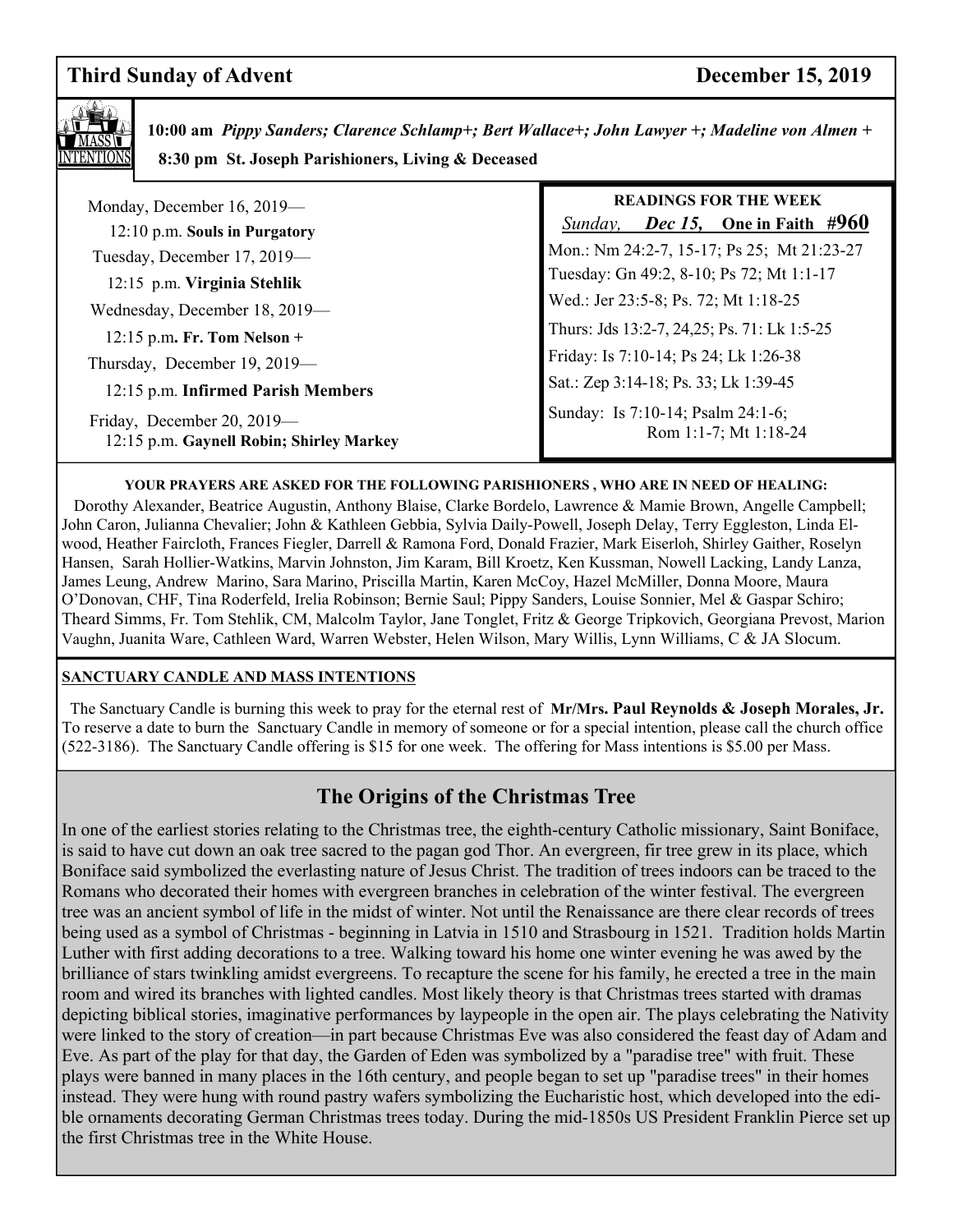| <b>PARISH CALENDAR</b>                                          | <b>TREASURE &amp; STEWARDSHIP</b> |
|-----------------------------------------------------------------|-----------------------------------|
| 15 Dec. Sunday Children's Liturgy of the Word (10 am / 8:30 pm) |                                   |
| 23 Dec. Monday Church Decorating and Dinner                     | <b>Retired Religious 1,016.00</b> |
|                                                                 | Thank you for your generosity!    |

**Decorating Church for Christmas** Sign up after Mass to decorate on Monday, Dec 22 at 5 pm, and bring a side dish along with the meal that will be prepared and served after decorating. Come get in the Advent-Christmas spirit at SJC!

Did St. Francis of Assisi invent the Christmas crib? Not exactly, but his devotion to the Incarnation and his love for the poverty of the Christ Child certainly popularized this beloved custom. Long before Francis, it was a custom at the Basilica of St. Mary Major in Rome to enshrine a rich image of Mary, gilded and bejewelled, embracing the child Jesus. This church was founded as a kind of home for the feast of Christmas dating back to the 4th century. In 1223, Francis was ready to celebrate this feast in the tiny city of Greccio. He invited friends to prepare a place where they could experience the poverty and suffering of Christ in his birth. It was a living scene: an ox from the barn, an ass from the stable, and peasants representing shepherds and kings. The nighttime celebration was beautiful, the weather was warm, and people came in crowds, bearing candles and singing hymns that echoed through the forest. Francis himself chanted the Gospel and preached. The custom spread quickly, and by the 16th century cribs were seasonal features not only in church, but in homes.



# **Pope Francis'** *December* **Intention**

That every country take the measures necessary to prioritize the future of the very young, especially those who are suffering.

**Christmas Mass Schedule**   *December 24th 4 pm & Midnight (11:30 pm) December 25th 10 am* 

# **TODAY'S READINGS**

**First Reading** — The barren deserts will rejoice and flower. Tired bodies will receive strength. Aching hearts will be made glad (Isaiah 35:1-6a, 10).

**Psalm** — Lord, come and save us (Psalm 146).

**Second Reading** — Be patient, for the coming of the Lord is as sure as the rain (James 5:7-10).

**Gospel** — Tell of what you hear and see: The blind regain their vision, the crippled their movement, the deaf their hearing (Matthew 11:2-11).

# **A SEASON OF HOPE**

 Today we can bask in the imagery that the Mass readings offer us. In particular, Isaiah's vision of a parched land that blooms with abundant flowers holds a message for each of us. Too often we are just like that parched land. We can allow ourselves to become absorbed in the waves of consumerism that grip so many. We look for fulfillment in the things that money can buy. Unfortunately, this leaves us like parched land, thirsting for something that money can't buy. This holy season has much to offer to quench our thirsts. In a word, this season offers hope. We are told that those who are ransomed by God will know joy and gladness. For them, sorrow and mourning will be no more. Let us place our hope in these promises.

#### **CHARTER FOR THE PROTECTION OF CHILDREN AND YOUNG PEOPLE**

In response to the Charter for the Protection of Children and Young People from the United States Conference of Catholic Bishops, the Archdiocese of New Orleans continues to make the Hot Line available for anyone who has been hurt or sexually abused by anyone who works for the Church. The Hot Line continues to be available; the number is (504) 522-5019. In continuing our commitment to support and to heal, we invite and encourage individuals who have been hurt or sexually abused recently or in the past by clergy, religious or other employees of the Archdiocese to call our Hot Line and your message will be received confidentially by a mental health professional. Anyone can make a direct call during regular business hours to the Victims' Assistance Coordinator at (504) 861-6253.